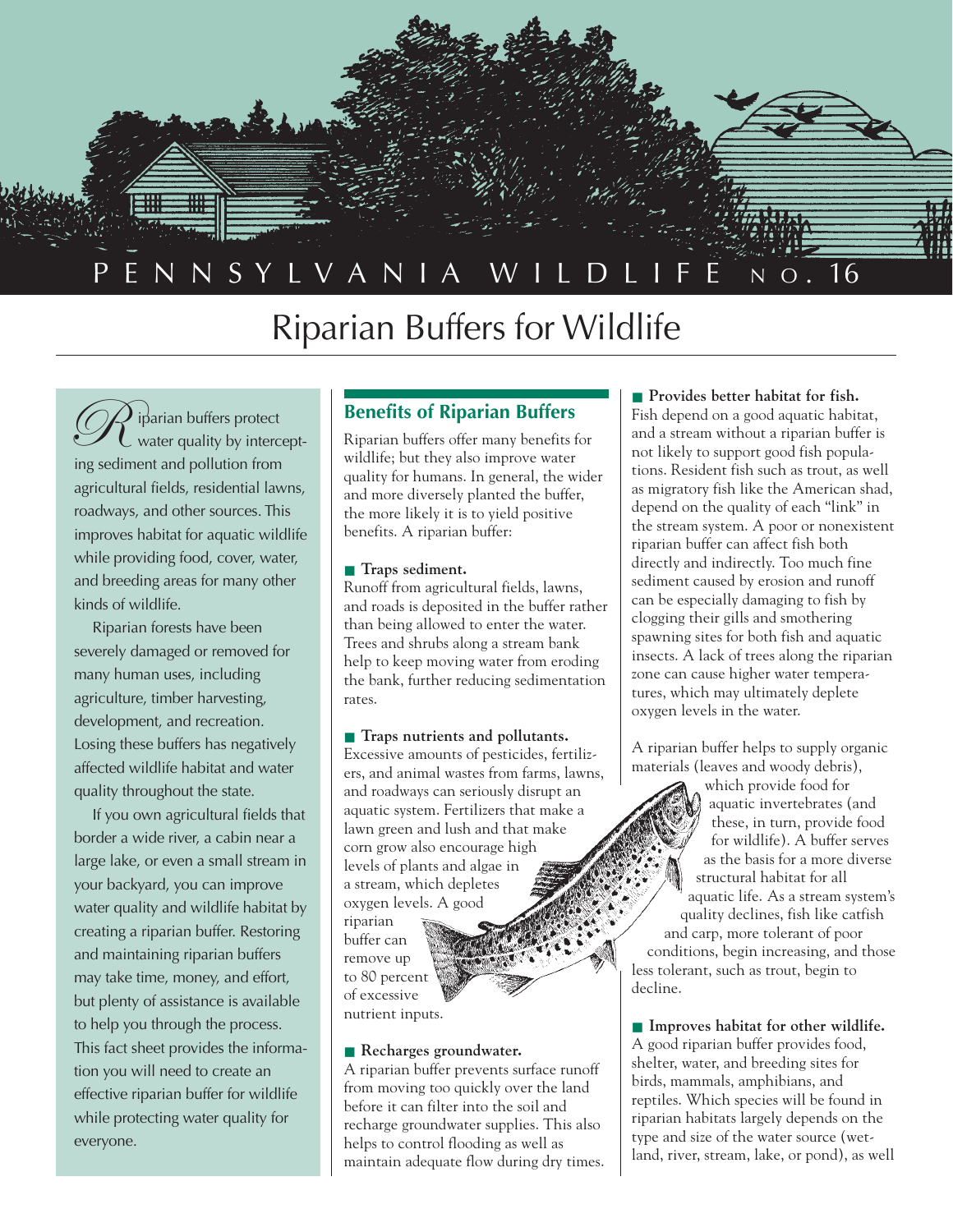as the habitat within the riparian buffer (diversity of tree species, availability of nest and perch sites, frequency of flooding, etc.). For example, some smaller mammals such as the eastern cottontail, white-footed mouse, and meadow vole may be found in any riparian buffer as long as some cover is available. Other mammals, like the mink, look for expanses of riparian forest with scattered down trees, which provide shelter near streams and ponds.

Birds like the alder flycatcher are likely to be found only near streams with a thick understory of shrubs, whereas the pileated woodpecker can be found in nearly any type of mature riparian forest, as long as large trees are available for nest cavities. Amphibians like the Eastern hellbender and mudpuppy, which require water throughout their life cycles, need clear, fast-moving streams with snags and an abundance of aquatic insects for food.



Belted kingfisher

Along ponds and lakes, bullfrogs, green frogs, cricket frogs, and American toads lay their eggs in the shallow waters and then use upland riparian areas for foraging and shelter. The wood turtle overwinters in smaller headwater streams but uses adjacent riparian areas to forage and breed; and the Northern watersnake forages for food along stream edges.

### **Planning Your Riparian Buffer**

When planning your buffer, it is best to work with someone who is familiar with riparian restoration. This person can help you consider all that is necessary to make the best decisions given your land, time, and money constraints.

A riparian buffer is usually conceptualized as consisting of three zones. Each zone's basic design and function, along with its possible wildlife benefits, are shown in the diagram on the opposite page. Zone 1 begins at the water's edge, and Zones 2 and 3 move inland. Each zone has a different mixture of trees, shrubs, or grasses; the composition and the width of each depends on the size of the water body, the intensity of upstream land use, the wildlife benefits desired, and other factors.

In addition to wildlife needs, many other factors influence buffer design. Some of the more practical considerations in deciding how to create a riparian buffer are as follows:

### ■ **Buffer** width

While wildlife use may be your primary consideration, hydrology, prior land use, slope of the land, and desired water quality benefits are a few of the many considerations in determining zone and total buffer width. For example, a small stream with minimal inputs from adjacent land use may require only a small Zone 1 to improve aquatic habitat, while a larger water body with intense adjacent land use might require larger areas of each of Zones 1–3 to provide water protection and wildlife habitat. If you live near a lake or pond you may simply be able to leave the area adjacent to the water unmowed or planted with wildflowers, especially if fertilizers or

pesticides are not used. In areas with excess sedimentation problems, you may want to consider planting more of your total buffer in grasses (Zone 3), which help to hold the soil.

A total width of 25–50 feet from the stream's edge is usually the minimum suggested as an effective buffer for bank stabilization and water quality control, but most wildlife require wider buffer widths. As the size of the buffer increases, the benefits for both wildlife and water quality increase. Providing a very small buffer (less than 25 feet) may not be very useful for wildlife, but it would still have some water quality benefits. Small mammals generally require 20–30 feet of buffer, while amphibians can require anywhere from 10 feet to 300 feet. Birds that prefer edge habitat use almost any size of buffer, but many more area-sensitive species need at least a 100 to 300-foot riparian buffer. If you have only a small area of land to put into a riparian buffer, consider planting species such as fruit-bearing shrubs or trees that will afford the most benefits for wildlife.

■ **Current adjacent land uses** The recommended minimum buffer width depends on the adjacent land use. For example, is the land adjacent to the water agricultural, a residence, or in commercial use? If it is agricultural, does the farmer use best management practices, or are there heavy inflows of excess fertilizer, animal waste, or pesticides into the water? Agricultural land that contributes heavy loads of sediment and other pollutants requires a larger buffer than a single residence where no chemical pesticides or fertilizers are used.

### ■ **Creating corridors**

A riparian buffer is more valuable to wildlife if it is connected to similar habitat areas. A small patch of riparian forest will not attract the same diversity of wildlife as one made larger by being connected to additional habitat of the same type. Connectivity is especially important for some amphibians, which move to upland habitats after the breeding season and avoid crossing dry, open areas.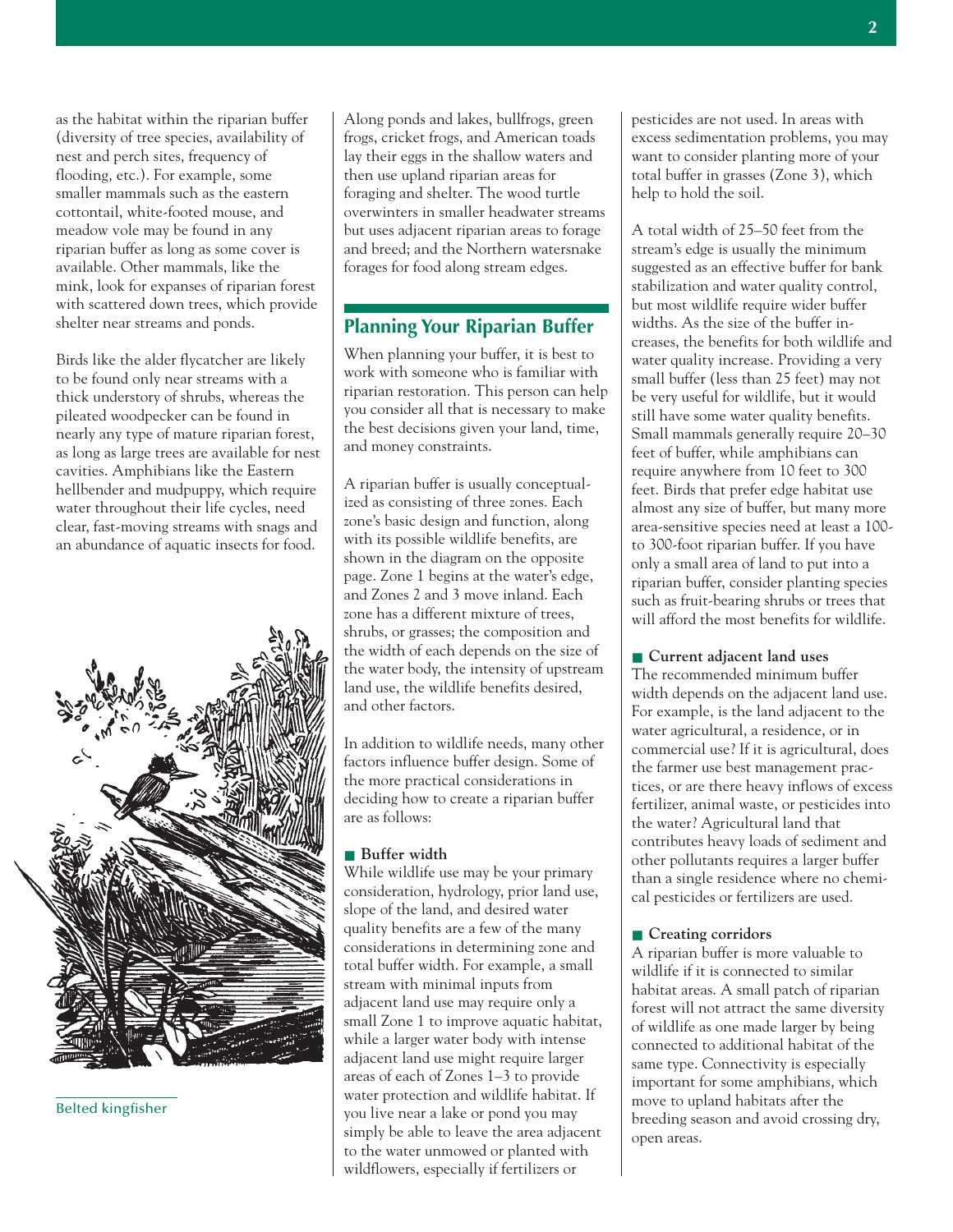

#### ZONE 1

#### *Purpose*

• To provide bank stabilization as well as shade and organic inputs for the stream system.

#### *What to plant*

• Larger trees and shrubs typically are planted in this zone to increase stability; they should be species that tolerate wet conditions.

#### *Potential wildlife benefits*

- Shades water to keep temperatures cooler for fish.
- Organic inputs from trees provide food for aquatic insects, which in turn provide food for fish, amphibians, and birds.
- Branches falling into stream can provide structure as well as hiding places for small fish and insects.
- Bats forage for insects near water.
- The belted kingfisher uses overhanging branches to forage for fish.
- Wood ducks use cavities or nest boxes along larger streams for nesting.
- Trees like the river birch are hosts for butterflies like the tiger swallowtail.

#### ZONE 2

#### *Purpose*

• This zone is usually a managed forest or mixed forest-shrubland. The vegetation here helps to absorb excess nutrients such as nitrogen and phosphorus, preventing them from entering the water. This zone also helps slow runoff and allows it to recharge the groundwater supply.

#### *What to plant*

- A diverse array of native trees and shrubs.
- Can also be used for economic benefit (limited timber harvest, nuts, mushrooms, etc.).

### *Potential wildlife benefits*

- Travel corridor for wildlife.
- Migrating birds find insects and fruits on shrubs and trees during stopovers.
- Deer, birds, and other wildlife use evergreen shrubs and trees as winter cover.
- Native shrubs and small trees like American holly, inkberry, persimmon, and gray dogwood provide fruit for many wildlife species throughout the year. Larger trees like red oak supply acorns for mammals and waterfowl during the fall.
- Amphibians use seasonal pools of water within low spots for breeding.

Some salamander species place their eggs on wet logs or rocks.

- Fallen trees can provide dens or shelter for some mammals.
- Bats roost in large standing cavities.

### ZONE 3

#### *Purpose*

• Planted as grassland or a mix of grasses and wildflowers. In residential areas, gardens or compost piles can be established here. In agricultural areas, this zone can be important for slowing runoff and trapping sediment.

#### *What to plant*

• Native grasses, wildflowers, or gardens if being used near agricultural or residential areas. Can also be planted in shrubs or trees where there is not high sediment runoff.

#### *Potential wildlife benefits*

- Hummingbirds use certain wildflower species for nectar.
- Butterflies and moths use certain wildflower species for nectar and as host breeding plants.
- Large areas of grassy habitat can attract breeding grassland birds.
- Nest boxes can be used to attract bluebirds and tree swallows.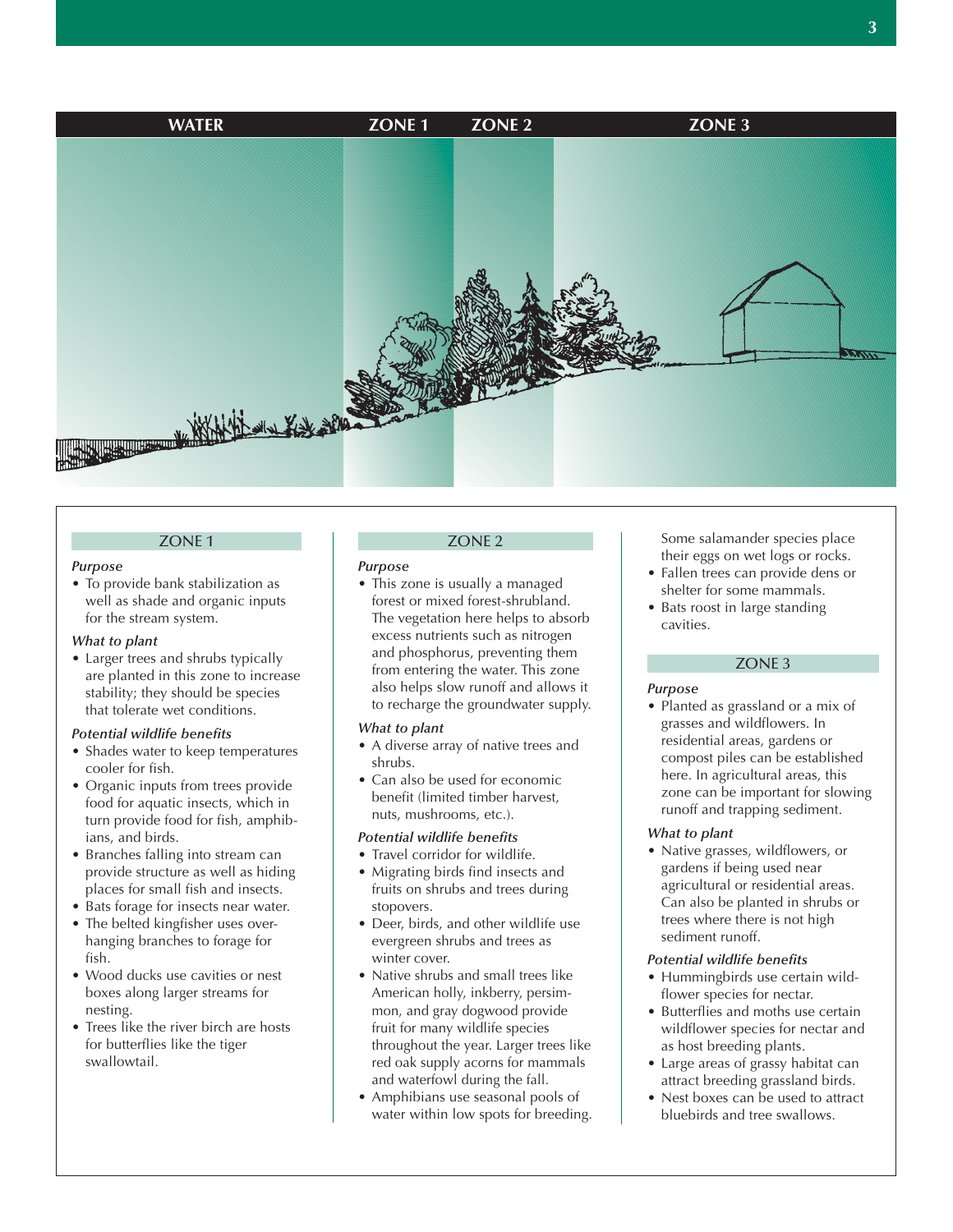### ■ **Slope of the land**

Where the riparian area has a very steep slope leading to the water, a wider buffer is necessary to slow runoff traveling over the land to the water. Planting more of the total buffer in grasses rather than trees or shrubs can help to spread and slow runoff, allowing it greater infiltration into soil.

### ■ **Current condition of the stream and stream bank**

A Stream Visual Assessment (see Sources of Assistance and Additional Information) can help you determine the overall condition of your stream. If the stream bank is very eroded or the stream has been channelized, additional work may be needed before the riparian areas can be replanted. This will likely incur additional costs, and professional assistance may be necessary.

### ■ **Existing soil conditions**

The pH of the soil in your riparian buffer and its composition will determine what types of plants to use. In addition, welldrained soils absorb runoff more quickly, requiring a smaller buffer width, while poorly drained soils require a wider buffer.

■ **Need for other economic benefits** Some landowners use riparian buffers for supplemental economic benefits as well. Limited timber harvesting can be allowed in Zone 2, as long as some standing snags are left for nesting and perching sites. Other crops you can grow and harvest include black cherry (specialty wood), exotic mushrooms (e.g., shitake), or herbal plants (e.g., ginseng).

■ **Technical and financial assistance** Many programs for both farmers and residential landowners can provide monetary assistance, technical advice, and labor for a riparian buffer project. In addition, many local organizations can furnish volunteers to help replant riparian areas. Before starting any project, check with these sources and with your county extension office and county conservation district office to make sure the project is appropriate for existing zoning regulations.

### **Enhancing Wildlife Habitat and Water Quality**

Once you have assessed current conditions on your land, it is time to figure out your goals for the wildlife that may be using your buffer. You might only be interested in improving stream quality for better fishing, to provide habitat for frogs and toads, or just to provide habitat for as many wildlife species as you can. While it would be hard to create a buffer with a particular species in mind, there are many things you can do to improve the overall quality of your riparian buffer.

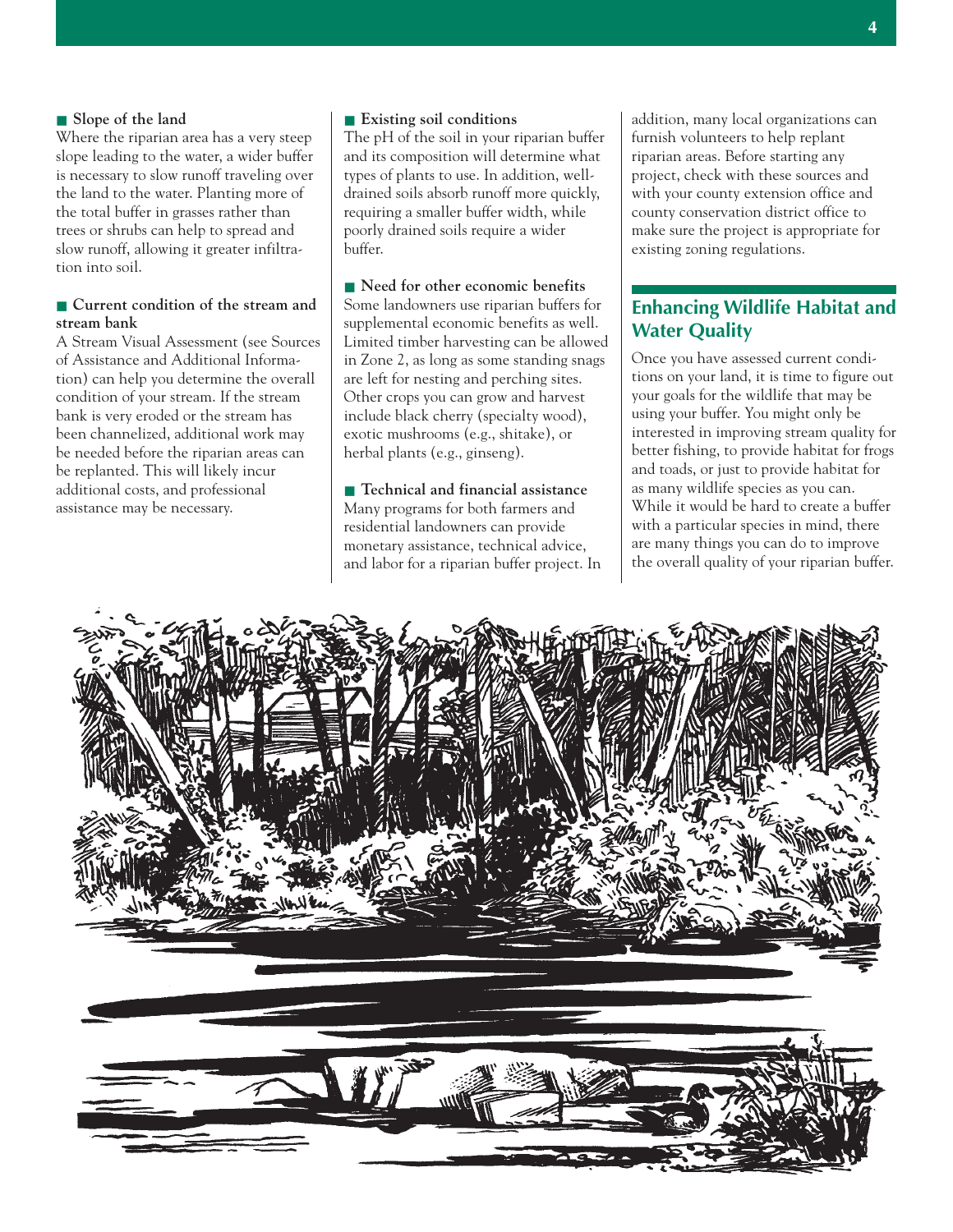There are only general guidelines as to which species will use a buffer of a certain width, and much variation can exist within a particular group of animals. For example, the pileated woodpecker and the scarlet tanager are likely to be found only in large expanses of forested riparian habitat (greater than 500 feet total width), whereas the hairy woodpecker and red-eyed vireo may be found in somewhat smaller forested buffers (150 feet total width). The northern cardinal, brown thrasher, and northern mockingbird will use even the smallest areas of shrubby riparian habitat since they prefer transitional zones. As a general rule, the wider the buffer, the more species it supports. The same holds true for mammals, amphibians, and reptiles.

No matter how large a riparian buffer you can provide, keep in mind the following to improve the design of your buffer so that you attract the greatest diversity of wildlife:

■ **Control excess sediment in water.** An increase in fine sediment owing to a poor or nonexistent buffer can be extremely detrimental for fish and aquatic insect populations. As you increase the size of your riparian buffer, the more opportunities there are for runoff to be intercepted by trees, grasses, and shrubs, and the benefits generally increase as the total size of the buffer increases (up to around 100 feet). Where sedimentation is a problem, a greater portion of the total buffer may need to be planted in grass, which will more effectively slow and trap sediment.

■ **Keep** water temperatures cool. Large, flood-tolerant trees like willow or black birch if planted along your stream bank help to shade the water, keeping water temperatures cool. Cooler water temperatures also help to discourage filamentous algae growth, which can deplete oxygen levels and encourage the growth of parasitic bacteria. The stream will likely need to be completely shaded to be effective in providing habitat for fish like trout that prefer cooler waters.



### American robin

■ **Provide food for aquatic insects.** As leaves and branches from a riparian buffer fall into a stream, they eventually become food for aquatic invertebrates (insects). These are, in turn, an important food source for fish and other wildlife. Some evidence suggests that providing such insects with native vegetation rather than exotic plants helps to create a more abundant and diverse aquatic community.

### ■ Add structure to water.

The branches and other woody debris that fall into a stream from a riparian zone afford structure as well as refuge and hunting spots for fish. Some aquatic turtles use logs and other woody debris as "sunning" spots.

■ **Increase structural diversity on land.** A riparian buffer that has a mix of native vegetation is more likely to attract a greater diversity of wildlife. Therefore, a buffer planted only with pine trees will benefit a few species, but one that combines native tree and shrub species with a border of native grasses or wildflowers will attract a greater assortment of wildlife. See "Planting Your Riparian Buffer" (below) for more details.

### ■ **Retain large, standing, dead trees (snags).**

Primary cavity-nesting birds (those making their own cavities), such as the downy, hairy, and red-bellied woodpeckers, use snags as nesting sites. Secondary cavity-nesting birds (those using cavities already created), like the bluebird, tufted titmouse, and great-crested flycatcher, may eventually use these sites. Also, many bats prefer to feed on insects in

riparian areas on or near rivers, ponds, and lakes and roost underneath the peeling bark of larger, dying trees.

### ■ **Provide food for wildlife.**

Providing a natural food source is one of the best ways to attract wildlife to your riparian buffer. Squirrels, turkeys, ducks, and deer take advantage of the acorns from oak trees. Both birds and mammals find shrubs that produce berries, such as holly, dogwood, and viburnum (there are many varieties). A good riparian buffer also serves as a stopover site for migratory birds, which use even small patches of riparian habitat to find food (insects on trees and fruit produced by shrubs) and water during migration.

### ■ **Provide winter cover.**

Resident mammals and birds use small areas of dense, coniferous trees such as Eastern hemlock or white pine for shelter from winds and harsh weather in winter.

■ **Install nesting or roost boxes.** Many species use artificial nest boxes because they mimic natural cavities. Boxes placed near grassy areas and open fields (they can be near a forested edge) attract both bluebirds and tree swallows. If placed within or near a forested setting, boxes are more likely to attract birds such as the tufted titmouse. Larger nest boxes situated within more mature wooded areas can attract the greatcrested flycatcher. Wood ducks, typically found along rivers at least 600 feet wide, nest in large cavities along the river's edge. Installing appropriate cavity boxes in large trees along a river or lake encourages use by this waterfowl species.

Bats are one of the best wildlife species to have near your farm or home because they help control insect pests. To attract roosting bats to your riparian buffer, place bat boxes in sunny locations near the water. There are fairly specific requirements for the construction and placement of bat houses, and organizations such as Bat Conservation International, Inc. (see below), have more information on this and other topics related to bats.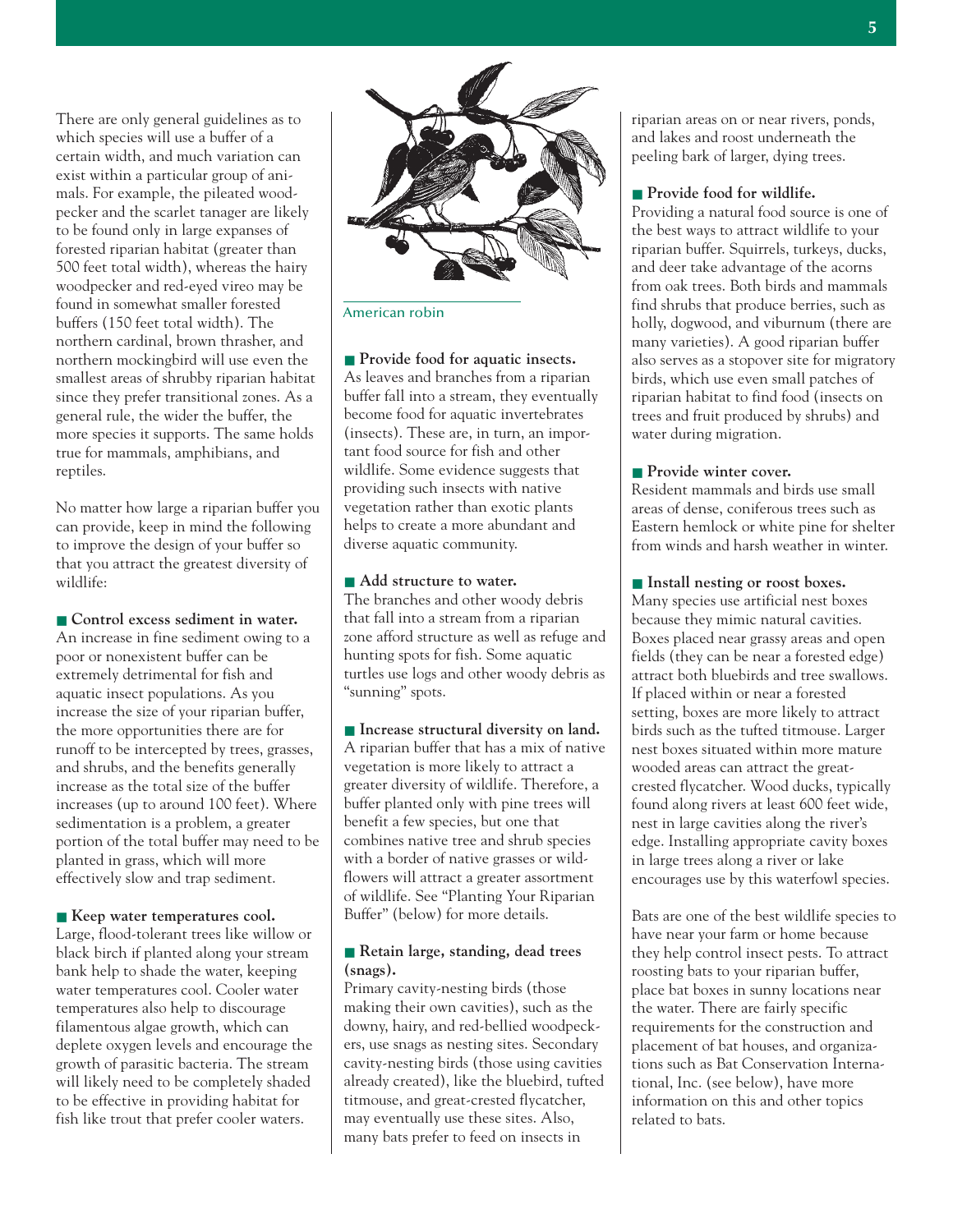

### ■ Use native plant species.

Native wildlife and native plants belong together. In particular, many butterflies and moths use certain native tree species as host plants. Other insects use wildflowers planted in a riparian buffer as a nectar source. Beneficial insects such as dragonflies are also attracted to buffers.

### ■ **Leave hollow logs or brush piles.**

Many small mammals use downed hollow logs or brush piles for cover or nesting sites. Amphibians also use these structures as cover. Snakes use large rocks as den sites and take cover under large brush piles or logs.

### ■ Maintain stream bank integrity.

Weasels, otters, and muskrats use burrows within a stream bank as den sites, and rough-winged swallows and belted kingfishers excavate nest tunnels within stream banks. Trampling by livestock and lack of vegetation along a stream bank increases erosion and limits the availability of this type of habitat.

### **Planting Your Riparian Buffer**

While you can leave your riparian buffer alone and allow it to regrow naturally, without additional preparation or plantings a good buffer is likely to take much longer to establish. In addition, many people find that without assistance their riparian habitat gets overtaken with exotic species such as multiflora rose or honeysuckle. Although a buffer with only minimal vegetation is still much better than bare soil, some extra effort can create a much more effective buffer in a shorter time. Many organizations are

willing to donate time, money, seedlings, and expertise toward your project. If you decide to add vegetation to your buffer, you can plant trees, shrubs, grasses, and other herbaceous perennials to enhance diversity and add benefits for wildlife. The amount of preparation your site will need depends on prior land use, the stream bank's condition, and other factors. Some things you will want to consider as you prepare and plant your buffer zone are:

### ■ Soil type

Although many plants thrive in a wide variety of soil types, some species do not do well in soils of a certain pH, moisture, or texture. Test the soil at various locations within your buffer to get the most accurate assessment of which plants you will need throughout your buffer.

### ■ **Hardiness** zones

Pennsylvania has three hardiness zones (5–7), so make sure that the plants you choose will tolerate your particular location.

### ■ **Choice of plantings**

Consider native plants that are available from local growers and nurseries, and avoid invasive species. Think about plants that offer the most benefit as food, cover, and nesting sites, and include a mix of deciduous and evergreen species. (See table at right.) If possible, plant species that are tolerant of full sun first and save understory or shade plants until after the first plantings have become established. For areas near the stream bank, choose species that will completely shade the stream when they reach full height. Where deer browsing or beaver

activity is a problem, use plants known to be less palatable to deer and beaver, or fencing may be needed.

### ■ **Reducing effects on soil**

Avoid using heavy equipment to plant trees or shrubs, especially near the stream bank; this causes soil compaction and erosion.

### ■ **Fencing**

On agricultural lands, livestock entering a stream area can seriously disrupt water quality as well as harm the stream bank. Stream bank fencing can be used along a riparian buffer to help keep livestock from walking near and through a stream, thus preventing water pollution, bank erosion, and excess sedimentation. Fencing also allows vegetation to regrow in the protected areas, further helping to trap sediment and pollutants and minimize erosion. It is recommended that fencing be placed a minimum of 25 feet from the edge of the stream bank. Fencing around newly planted saplings or seedlings can help to lessen damage caused by deer or beaver.

### **Maintaining Your Buffer**

Your riparian buffer should be monitored and maintained regularly at first, and then periodically as the buffer becomes established. Routine maintenance may be necessary, depending on weather conditions and other factors. Some things to consider are the following:

### ■ Water

During the first growing season, newly planted trees and shrubs need water at least once a week until they become established. Newly planted vegetation should also be inspected after heavy rains to make sure that they are not damaged.

### ■ **Weed control**

Weed control may be necessary for the first few years as trees and shrubs become established. Organic mulches such as leaf humus, wood chips (avoid redwood or cedar; they can be toxic to some types of plant seedlings), pine mulch, or shredded bark help to retain moisture and limit weeds in a newly planted buffer.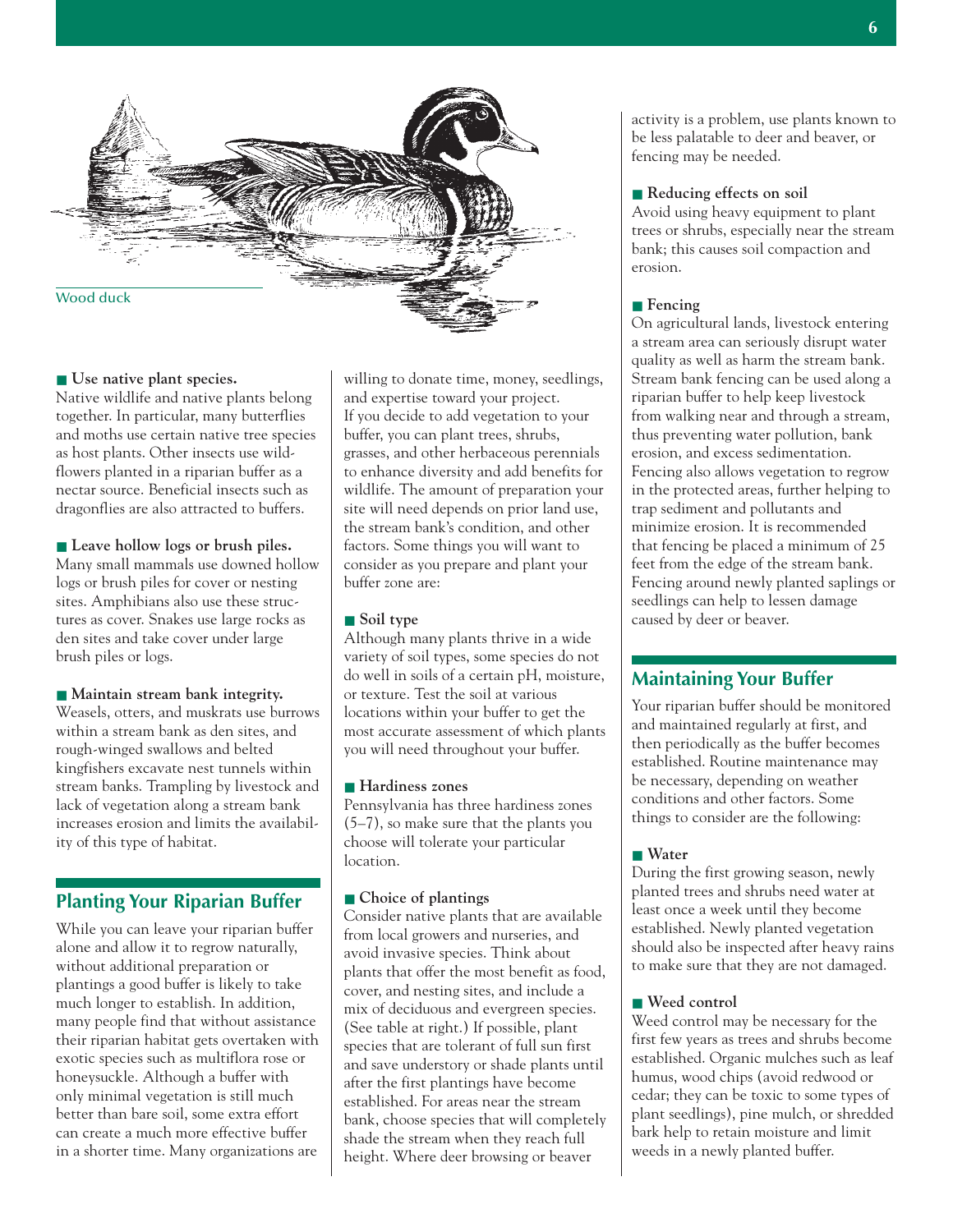Mechanical methods of weed control are preferable to using herbicides, which are likely to enter the water.

### ■ **Mowing**

Zone 3 may need to be mowed periodically to keep it as a grassy-herbaceous patch and to prevent its becoming overgrown with shrubs. Avoid mowing from April to July when birds may be nesting there.

### **Looking Ahead**

While many different species will "find" your riparian buffer immediately after it has been planted, others will not use your buffer until it has a chance to mature, which may take several years to several decades. As your riparian buffer ages, the plant communities and habitat within it change as well and become attractive to different wildlife. Whatever type of riparian buffer you create, you have contributed a valuable resource for both people and wildlife.

### **Sources of Assistance and Additional Information**

### **Books**

Verry, E. S., J. W. Hornbeck, and C. A. Dolloff. *Riparian Management in Forests of the Continental Eastern United States.* 2001. Gives detailed information on the specific habitat needs and uses of wildlife along riparian zones in the eastern United States. Although geared towards forest managers, it still provides useful information for all landowners.

### **Web sites**

### Connecticut River Watershed

Provides a useful 10-part fact sheet series, "Riparian Buffers for the Connecticut River" and details many aspects of riparian buffers for residential and agricultural landowners. Call 603-826- 4800 for reprints.

www.crjc.org/riparianbuffers.htm

Some native trees, shrubs and perennial herbaceous plants that you can plant in a riparian buffer. See "Sources of Assistance" for more information. A plant guide or nursery can provide information on hardiness zones, mature height, and other considerations.

| <b>Species</b>               | Site moisture Light<br>preferences | preferences | <b>Wildlife benefits</b>                        |
|------------------------------|------------------------------------|-------------|-------------------------------------------------|
| <b>TREES</b>                 |                                    |             |                                                 |
| American holly               | $W^*$                              | S to SH     | Fruit                                           |
| <b>Black cherry</b>          | M to D                             | S to PS     | Fruit                                           |
| <b>Black willow</b>          | W                                  | S           | Host plant for butterflies                      |
| Common hackberry             | W to D                             | S           | Fruit                                           |
| Eastern hemlock              | W                                  | SH          | Winter shelter                                  |
| Eastern white pine           | M to D                             | S to SH     | Seeds, winter cover                             |
| Green ash and white ash      | W to M                             | S to SH     | Seeds                                           |
| Persimmon                    | W to D                             | S to PS     | Fruit                                           |
| Red maple                    | W to M                             | S to SH     | Flowers, buds, leaves, and seeds                |
| Red oak                      | M to D                             | S to PS     | Acorns                                          |
| River birch                  | W                                  | S to SH     | Catkins, foliage, host plant for<br>butterflies |
| White oak                    | M to D                             | S to SH     | Acorns                                          |
| Willow oak                   | W to M                             | S to PS     | Acorns                                          |
| <b>SHRUBS</b>                |                                    |             |                                                 |
| American cranberrybush       | W                                  | S to SH     | Fruit                                           |
| American holly               | W                                  | S to PS     | Fruit, winter cover                             |
| <b>Black chokeberry</b>      | W to D                             | S to S      | Fruit                                           |
| Flowering dogwood            | M to D                             | S to PS     | Fruit                                           |
| Grey (swamp or red-          |                                    |             |                                                 |
| panicle) dogwood             | W to D                             | S to PS     | Fruit, twigs, leaves                            |
| Highbush blueberry           | W                                  | S to PS     | Fruit                                           |
| Inkberry                     | W to M                             | S to SH     | Fruit                                           |
| Mapleleaf viburnum           | W to D                             | M to S      | Foliage, twigs, fruit                           |
| Mountain laurel              | W                                  | S to S      | Foliage, twigs, winter shelter                  |
| Nannyberry                   | W to D                             | S to PS     | Fruit                                           |
| Northern bayberry            | M to D                             | S to PS     | Fruit                                           |
| Silky dogwood                | W to M                             | S to PS     | Fruit                                           |
| Spicebush                    | W to M                             | PS to SH    | Fruit, nectar, host plant for<br>butterflies    |
| Winterberry                  | W to M                             | S to S      | Fruit                                           |
| <b>HERBACEOUS PERENNIALS</b> |                                    |             |                                                 |
| Bee-balm                     | M to D                             | S to PS     | Nectar                                          |
| Black-eyed susan             | M                                  | S to SH     | Nectar, host plant                              |
| Blue lobelia                 | W to M                             | S to SH     | Nectar                                          |
| Cardinal flower              | W to M                             | S to SH     | Nectar                                          |
| Christmas fern               | M                                  | PS to SH    | Shade                                           |
| Joe-pye weed                 | W to M                             | S to PS     | Attracts butterflies, beneficial<br>insects     |
| New England aster            | M                                  | S to PS     | Nectar, seeds                                   |
| Partridgeberry               | M to D                             | PS to SH    | <b>Berries</b>                                  |
| Solomon's seal               | M                                  | S to S      | <b>Berries</b>                                  |
| Swamp milkweed               | W to M                             | S to PS     | Nectar, host plant                              |

Species to avoid: multiflora rose; mile-a-minute; purple loosestrife; autumn olive; Japanese barberry; Norway maple; Japanese knotweed

\*Key: W=wet, M=moderate, D=dry, S=sun, PS=partial sun, SH=shade